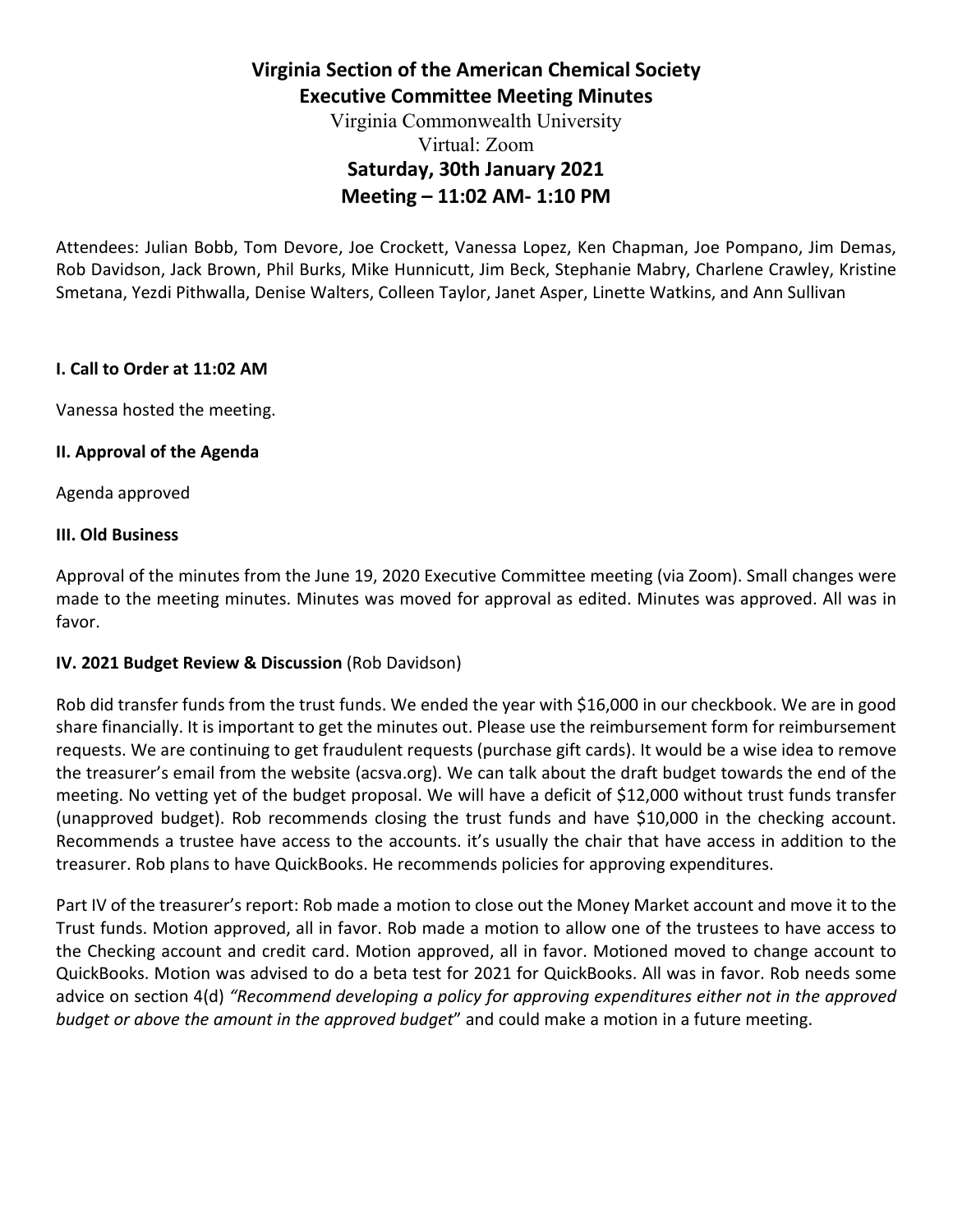## **V. Officer's Reports**

a. Past Chair – Samy El-Shall

See report sent out.

b. Chair – LaChelle Waller (No report)

c. Chair Elect – Vanessa Lopez (No report)

d. Vice Chair – Jack Brown (No report)

e. Secretary – Julian Bobb

Updated the eRoster and working on the minutes.

f. Treasurer- Rob Davidson

same as budget and review discussion

g. Councilors - Janet Asper, Kristine Smetana, and Linette Watkins

Preparing for virtual CCEW and other NCW). They are preparing for the virtual meeting that should be in San Antonio.

h. Trustees – Kenneth Chapman, James N. Demas, Stephanie Mabry

Ken shared on the report. We need to foster continuity in the treasurer position. We could do a treasurer-elect position. Stephanie made a comment to thank Phil Burks for the investment funds. Recommends to have a treasure-emeritus position. Alternatively, the previous treasurer can work with the new treasurer for the first 3 months in a succession planning process.

## **VI. Selected Standing Committee Reports (~ 2 minutes each, please)**

a. Awards

i. Education- Larry White (No report)

ii. Industrial and Service - Yezdi B. Pithawalla, Kathleen Spangler

Had good year in terms of nomination. 2020 Awards winners are: Distinguished Service Award – Dr. Samy El-Shall, Outstanding Innovator Award – Dr. Georgios Karles, Distinguish Research Award – Dr. Hany El-Kaderi, The Industrial Leadership Award – Dr. Gregory Grover. Vanessa, Kathleen, Yezdi are finalizing the talks set-up.

b. Chemical Education - Kristine Smetana

Targeting south side area. Have not received any award applications.

c. Community Activities - Kristine Smetana

Did a virtual NCW event. Gave out 12 activities to teachers which they collected at the science museum. Social distancing measures were implemented. Teachers were represented from 16 counties that came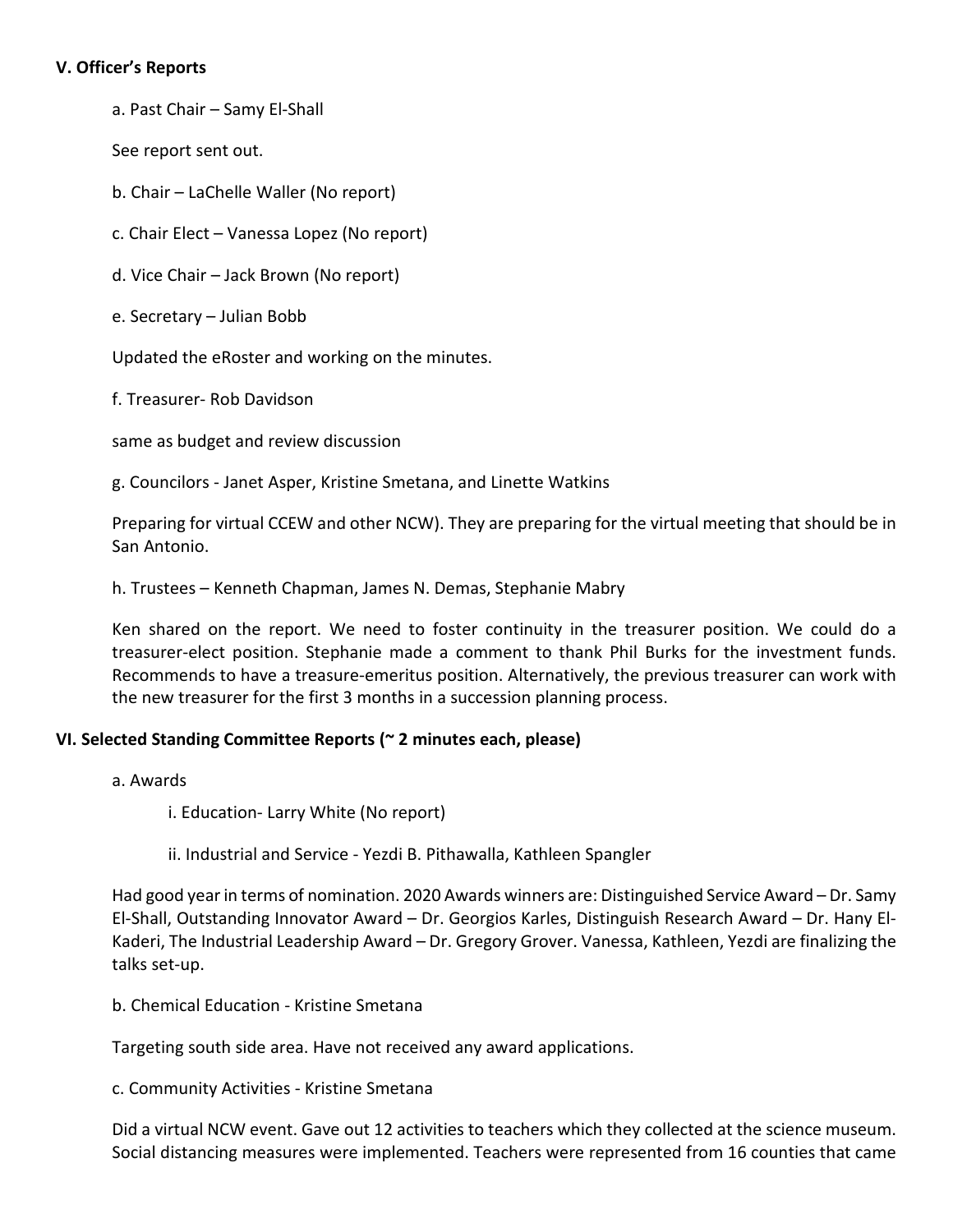to pick up stuff. For 2021, we will continue with virtual learning. We have a blur in the C&EN news about the recent NCW event. Every activity came with safety instructions. Used her entire budget. Kristine asks if we have a hashtag to promote Virginia section STEM events. The success of the event was due to the science museum advertising, also by promoting the kits as 'science' instead of 'chemistry' kits. She posted pictures on Facebook. Need advance notice for science museum if we want to use the facility. Yezdi knows some high schools that can help out with science activity for the upcoming CCEW event.

New Business topic suggestions: creating #Hastag for 'section' or committee.

d. Entertainment - Kenneth Chapman

Only two meetings were held last year.

e. Minority Affairs – Charlene Crawley

Developed a social justice statement with Dr. Mike Hunnicutt that was posted on the website. Received the 2019 ChemLuminary Award for Best Overall Local Section Minority Affairs Committee. Special thanks to Hyacinthe Yarabe for serving as chair for multiple years. Kristine recommends using the teacher awards funds for one of the minority affairs events.

f. Project SEED - Mike Hunnicutt

The committee met its 2020 objectives. Increased section's participation to 3 universities. The 2020 Project Seed program was cancelled by National. VCU had a record number of proposals. Sarah/Longwood did a great job with the virtual program. JMU partnered with the Rockingham and Harrisonburg public schools for the virtual program. The new 2021 model will involve both virtual and in-person events. Goals for 2021, start working with UVA into the Seed camp for 2022. Need a subcommittee to sustain the Seed program long term. The requested funds go towards the students' scholarship. Mike will add UMW to the 2022 list of new host University for Project SEED.

g. Publications – Jim Beck

Back on schedule with the bulletin publications. Awards meeting in March. Need someone to host the March meeting. April meeting – awards for students and symposium event. Need to re-work the teacher list so that they can get emails. Julian will email Jim Demas the J. Chem Edu. publication about hosting a virtual science fair. Yezdi can get in touch with Jim Demas about a science virtual event a colleague of him attended.

## h. Strategic Planning- Joseph Pompano

We had 4 major goals. We can do another strategic planning retreat. We can get a \$7000 grant from the ACS. PR make over: waiting to hear back from the grant. Recommend spending money doing a PR makeover.

## i. Younger Chemists Committee- Julian Bobb

Hosted multiple in-person and virtual professional development programs in 2020. Saw increased engagement from multiple Virginia schools. Mentoring program is doing well. The collaboration efforts with other YCC are doing very well. Great year in 2020 of receiving ACS grants.